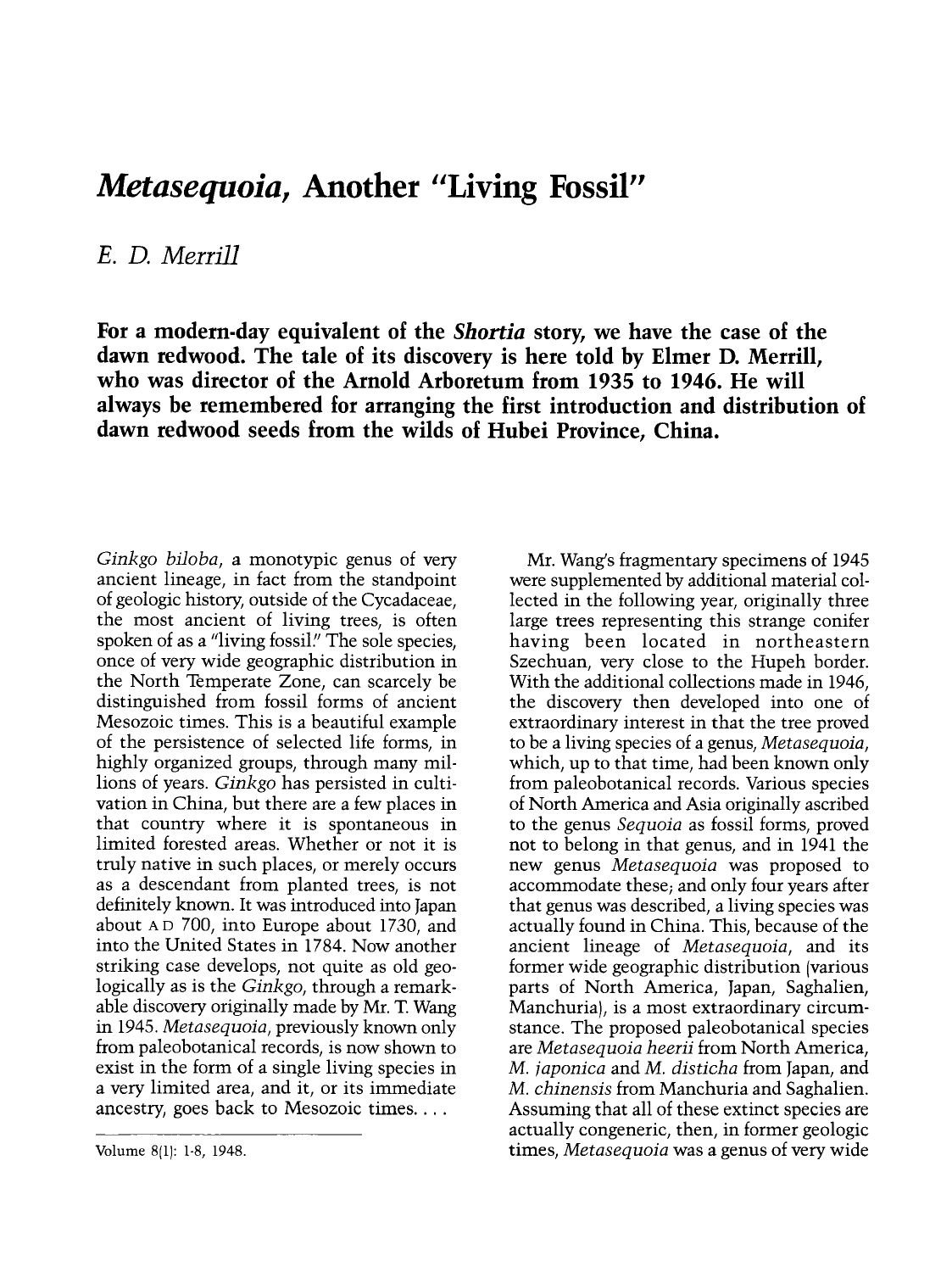

One of the Metasequoia seedlings raised from the original batch of seeds collected by C. J. Hsueh in China in 1947 (AA #528-48). The young girl is pointing to where the growth of the tree started in spring 1951. The photograph was taken in September 1951. From the Archives of the Arnold Arboretum.

geographic distribution, as was Ginkgo. The latter is represented by only a single living species and this apparently now persisting only because it was preserved in cultivation in China. And now this striking Metasequoia is found, confined to a relatively few individual trees scattered along small streams and on the slopes of northeastern Szechuan and the adjacent parts of Hupeh.

It is sufficiently extraordinary, only four years after Metasequoia was actually described from the fossil records, that a living species of the genus should be found in China; but what is perhaps even more extraordinary is that when found, this living species,

the sole surviving representative of a former widely distributed genus, was apparently not far from the verge of extinction as a living entity in its native habitat.

As noted above, the first observer located only three trees. A second expedition was sent out by Professor Wan-Chun Cheng of the National Central University, Nanking, in 1946, and Mr. C. J. Hsueh, his assistant, who led this expedition, brought the census up to about 25 trees. When botanical specimens were received at the Arnold Arboretum in the latter part of 1946, I immediately became interested in the possibility of securing seeds of this extraordinary species, and accordingly communicated with Dr. H. H. Hu, Director of the Fan Memorial Institute of Biology in Peiping, one of the joint authors concerned with the actual description of the species. Incidentally, Dr. H. H. Hu was trained at the Arnold Arboretum, receiving his Sc.D. degree from Harvard University in 1925. Dr. Hu responded favorably and accordingly a modest grant was made from the Arnold Arboretum restricted Chinese exploration fund provided by the late Harrison W. Smith of Tahiti, himself a graduate of Harvard in 1895 and long interested in matters Chinese. On the basis of this grant Professor Cheng organized a third expedition to the type locality, this also led by his assistant Mr. Hsueh. He flew from Nanking to Chungking on September 3, 1947, and arrived at Mou-tao-chi, 110 kilometers east of Wan-hsien, Szechuan, on September 11, where the type of the species was originally discovered. This is very close to the Hupeh border. He spent approximately three months prosecuting field work in this part of Szechuan and in adjacent parts of Hupeh. He reports somewhat more than one hundred large trees representing the species, occurring on slopes, along small streams, and near rice paddies (some of the trees planted) between the altitudes of 900 and 1300 meters scattered over an area of about 800 square kilometers. This is a region of considerable rainfall, with some ice and snow in the winter months. The center of its greatest abundance is in the Shui-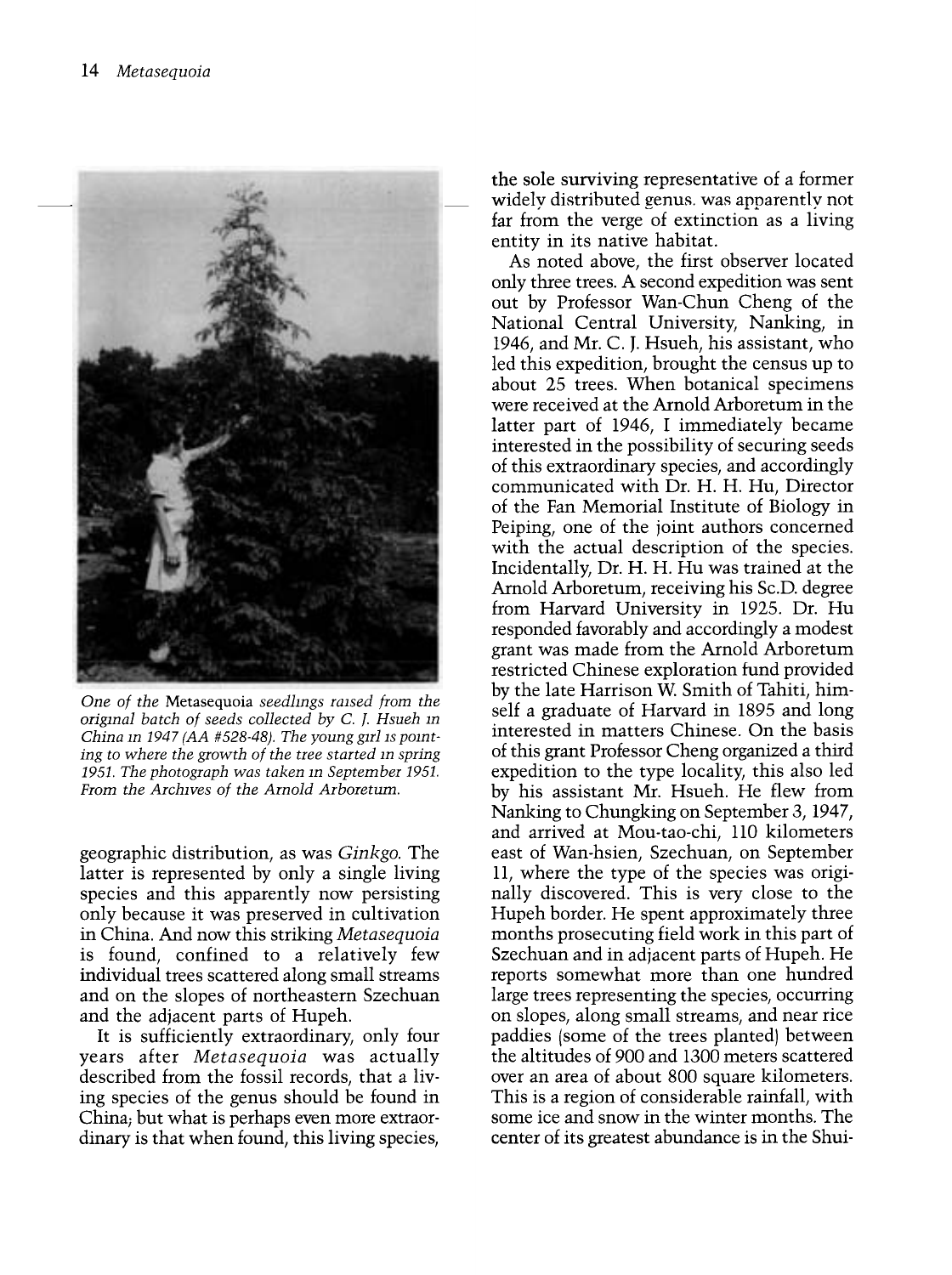

One of the original Metasequoia seedlings m all its glory at the Arnold Arboretum. Photographed in 1990 by Racz and Debreczy

sa-pa valley in Hupeh Province, where there are at least 1000 of the trees, including the small ones; but there are no groves or forests made up of the species. In other places, such as Houng-pin-ying and Mou-tao-chi, there are only a very few trees. It is of interest to note that the valley where most of the trees are now found takes its name from that of the tree, the tree itself known as shui-sa (shui = water,  $sa = \text{fir}$  or spruce), the place of its greatest occurrence being Shui-sa-pa.

The largest tree which was measured was 35 meters high, its trunk 2.3 meters in diameter. While 1947 was reported as not being a good seed year, an ample supply of seeds was secured during the time that Mr. Hsueh was in the field. These were delivered in Nanking early in December; the first small sending reached Boston January 5, 1948, and

a second and larger shipment is now in transit. Seeds were planted in our propagating house early in January, and many of these germinated before the end of the month. Thus it is that in due time the Arnold Arboretum will have a certain number of living plants for distribution.

Following long established Arnold Arboretum practice, packets of seeds have been widely distributed to institutions in the United States and Europe. It is, of course, not known whether this remarkable species will prove to be hardy under the rather difficult climatic conditions characteristic of the Boston area. With excellent germination records it is now certain that we shall be able to establish this ancient but now nearly extinct type in various parts of the United States and elsewhere, for somewhere, with us, favorable climatic conditions will be found—if not in the northeast, then in the south or on the west coast. The point is emphasized that in spite of the present unfavorable economic conditions, in spite of adversities in China rendering travel difficult, and in spite of unfavorable exchange conditions, this cooperative project did succeed; that as a result an ample supply of seeds is available; that the seeds are viable; and, this being the case, the Arnold Arboretum has made an important contribution, working through its Chinese associates, in thus being involved in an attempt to preserve a remarkable conifer, and a species that in its native habitat is apparently not far from the verge of extinction. Incidentally, Professor Cheng who, with Dr. Hu, cooperated with us, writes that without the modest grant made by the Arnold Arboretum, it would have been impossible for his representative to make the trip to Szechuan and Hupeh in 1947, and comments on the fact that trees are being rapidly destroyed by cutting in this region as well as in various other parts of China. He specifically mentioned Picea heterolepsis Rehder & Wilson, which was described in 1914 from collections made by E. H. Wilson for the Arnold Arboretum in western Szechuan in 1910, and a species now growing in our grounds. Not a